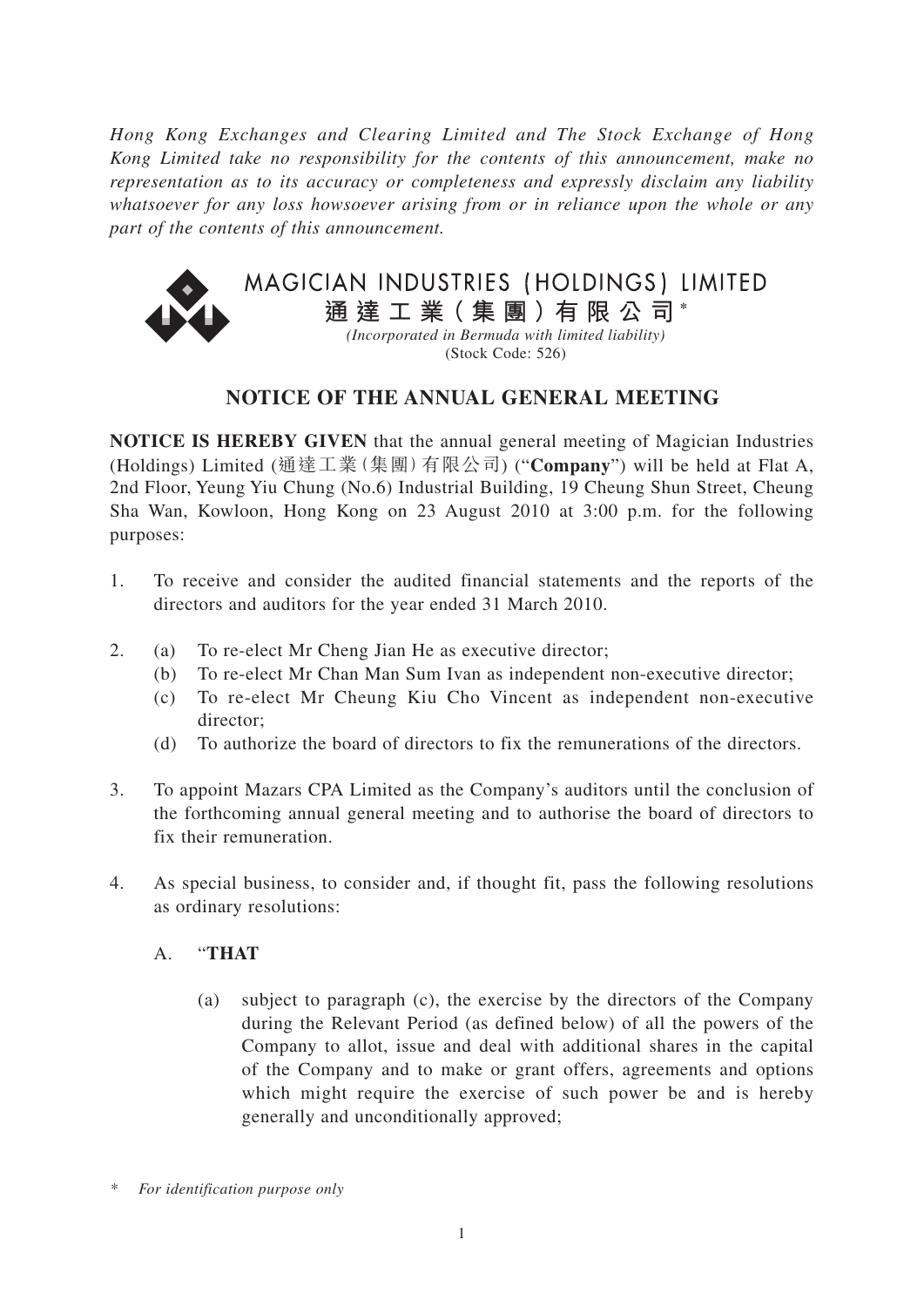- (b) the approval in paragraph (a) shall authorise the directors of the Company during the Relevant Period to make or grant offers, agreements and options which might require the exercise of such power after the end of the Relevant Period;
- (c) the aggregate nominal amount of share capital allotted or agreed conditionally or unconditionally to be allotted (whether pursuant to an option or otherwise) by the directors of the Company pursuant to the approval in paragraph (a), otherwise than pursuant to a Rights Issue (as defined below) or the exercise of the subscription rights under the share option scheme of the Company, shall not exceed 20 per cent of the aggregate nominal amount of the share capital of the Company in issue as at the date of this resolution and the said approval shall be limited accordingly; and
- (d) for the purposes of this resolution:

"Relevant Period" means the period from the passing of this resolution until whichever is the earlier of:

- (i) the conclusion of the next annual general meeting of the Company;
- (ii) the expiration of the period within which the next annual general meeting of the Company is required by the bye-laws of the Company ("Bye-laws") or any applicable laws to be held; and
- (iii) the revocation or variation of this resolution by an ordinary resolution of the shareholders of the Company in general meeting; and

"Rights Issue" means an offer of shares open for a period fixed by the directors of the Company to holders of shares on the register of members of the Company on a fixed record date in proportion to their then holdings of such shares (subject to such exclusion or other arrangements as the directors of the Company may deem necessary or expedient in relation to fractional entitlements or having regard to any restrictions or obligations under the laws of, or the requirements of any recognised regulatory body or any stock exchange in any territory outside Hong Kong)."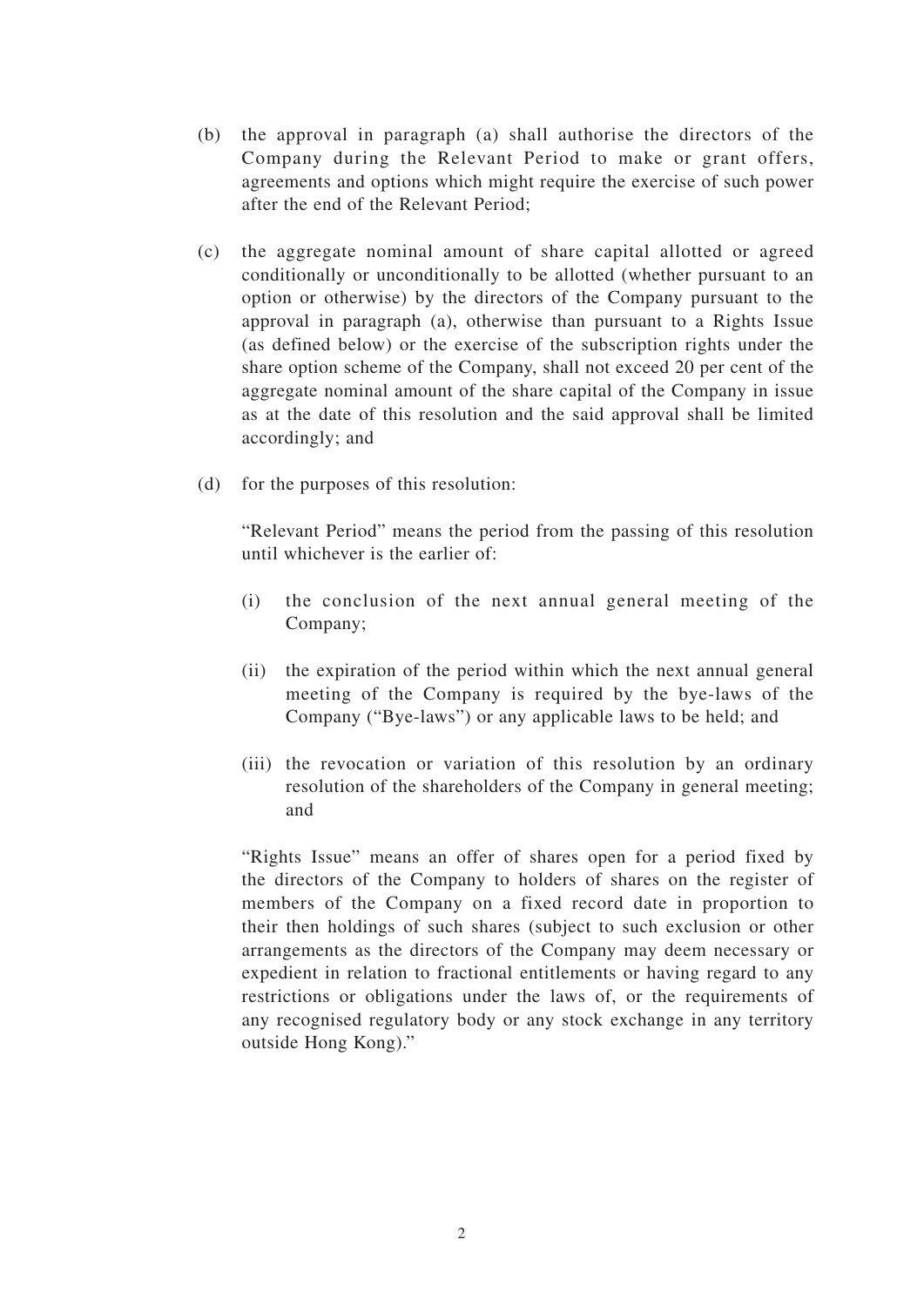### B. "**THAT**

- (a) the exercise by the directors of the Company during the Relevant Period (as defined below) of all powers of the Company to purchase its own shares, subject to and in accordance with all applicable laws, be and is hereby generally and unconditionally approved;
- (b) the aggregate nominal amount of shares of the Company purchased by the Company pursuant to the approval in paragraph (a) during the Relevant Period shall not exceed 10 per cent of the aggregate nominal amount of the share capital of the Company in issue as at the date of this resolution and the said approval be limited accordingly; and
- (c) for the purposes of this resolution:

"Relevant Period" means the period from the passing of this resolution until whichever is the earlier of:

- (i) the conclusion of the next annual general meeting of the Company;
- (ii) the expiration of the period within which the next annual general meeting of the Company is required by the Bye-laws or any applicable laws to be held; and
- (iii) the revocation or variation of this resolution by an ordinary resolution of the shareholders of the Company in general meeting."
- C. "**THAT** conditional upon resolution no. 4B above being passed, the aggregate nominal amount of the number of shares in the capital of the Company which are repurchased by the Company under the authority granted to the directors of the Company as mentioned in resolution no. 4B above shall be added to the aggregate nominal amount of share capital that may be allotted or agreed conditionally or unconditionally to be allotted by the directors of the Company pursuant to resolution no. 4A above."
- 5. As special business, to consider and, if thought fit, to pass the following resolution as an ordinary resolution:

"**THAT** subject to and conditional upon the Listing Committee of The Stock Exchange of Hong Kong Limited granting the listing of, and permission to deal in, the shares of HK\$0.01 each in the share of the Company (representing a maximum of 10% of the shares in issue as at the date of passing this Resolution) to be issued pursuant to the exercise of options which may be granted under the share option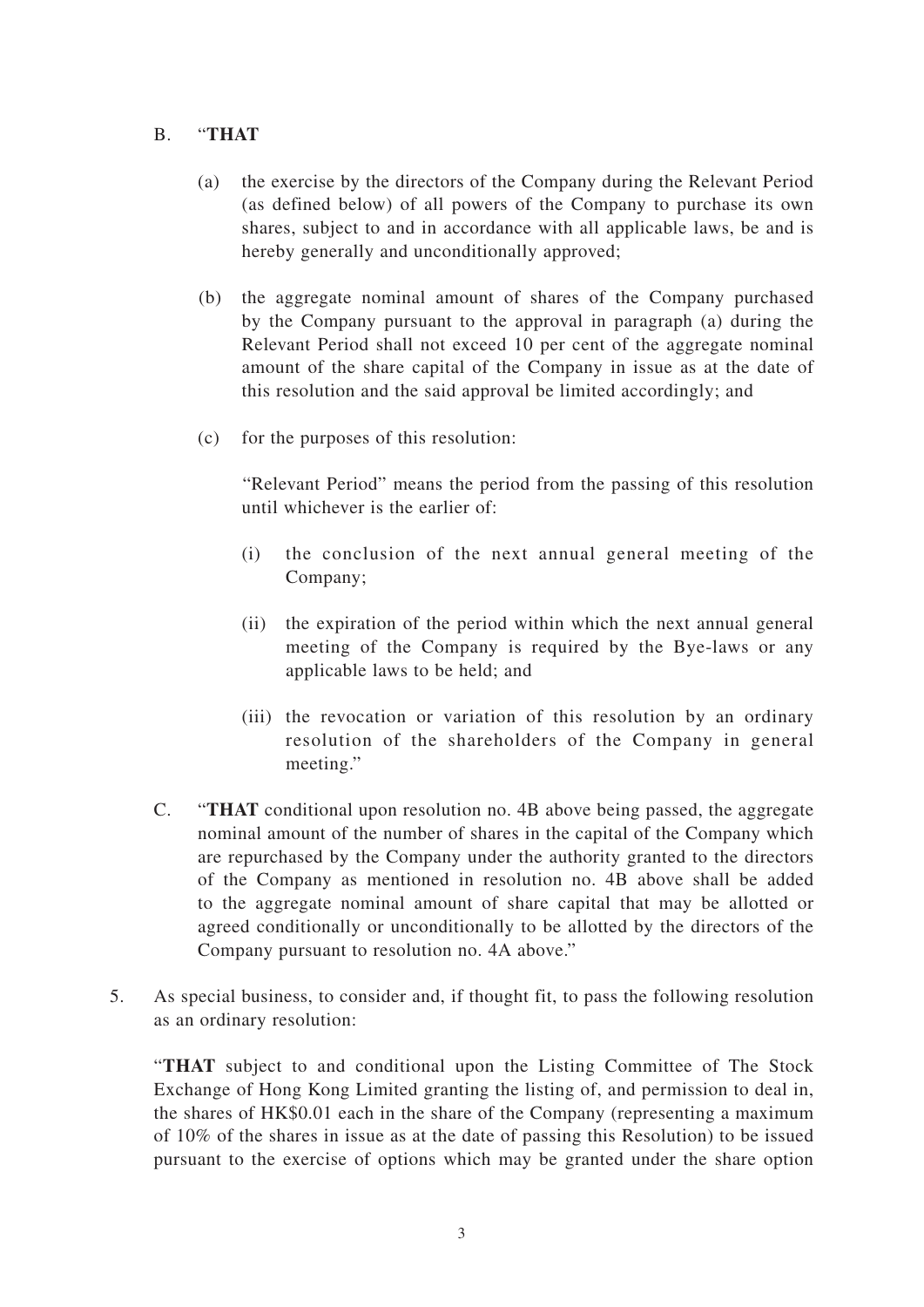scheme adopted by the Company on 8 August 2002 ("the Share Option Scheme"), the refreshment of the scheme limit on grant of options under the Share Option Scheme up to 10% of the shares in issue as at the date of passing this Resolution ("the Refreshed Scheme Limit") be and is hereby approved and the directors of the Company be and is hereby authorized to do such acts and execute such documents to implement the Share Option Scheme within the Refreshed Scheme Limit."

6. As special business, to consider and, if thought fit, to pass the following resolution as a special resolution:

"**THAT** subject to and conditional upon the approval of the Registrar of Companies in Bermuda, the name of the Company be and is hereby changed from "MAGICIAN INDUSTRIES (HOLDINGS) LIMITED" to "LISI GROUP (HOLDINGS) LIMITED" and adopt the Chinese name "利時集團(控股)有限公 司" as its secondary name to replace the existing Chinese name "通達工業(集團) 有限公司" (which was adopted for identification purpose only) and the directors of the Company be and are hereby authorised to do all such acts, and execute all such documents as they may, in their absolute discretion, deem fit in order to effect such change of name."

## By Order of the Board **MAGICIAN INDUSTRIES (HOLDINGS) LIMITED Li Li Xin** *Chairman*

Date: 23 July, 2010

Clarendon House Flat A, 2nd Floor Bermuda Cheung Sha Wan

*Registered office: Principal place of business in Hong Kong:* Church Street Yeung Yiu Chung (No.6) Industrial Building Hamilton HM 11 19 Cheung Shun Street Kowloon Hong Kong